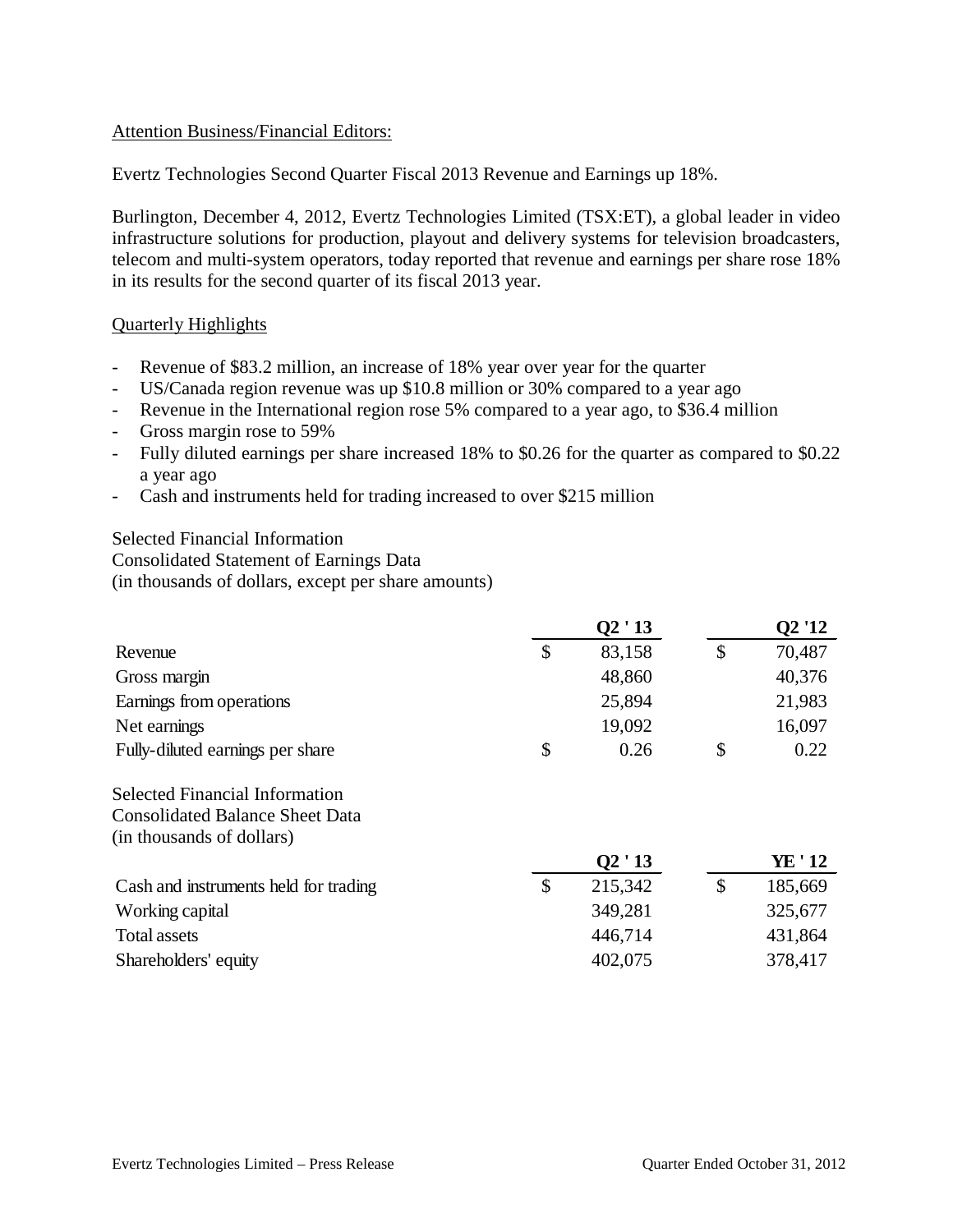### Revenue

For the quarter ended October 31, 2012, revenues were \$83.2 million, an increase of \$12.7 million or 18% as compared to revenues of \$70.5 million for the quarter ended October 31, 2011. For the quarter, revenues in the United States/Canada region were \$46.7 million, an increase of \$10.8 million or 30% when compared to the same quarter last year. The International region had revenues of \$36.4 million, an increase of 5% when compared to the same quarter last year.

# Gross Margin

For the quarter ended October 31, 2012 gross margin was \$48.9 million compared to \$40.4 million in the same quarter last year. Gross margin percentage was approximately 59% compared to 57% for the quarter ended October 31, 2011.

# Earnings

For the quarter ended October 31, 2012 net earnings were \$19.1 million as compared to \$16.1 million in the corresponding period last year.

For the quarter ended October 31, 2012, earnings per share on a fully-diluted basis were \$0.26 as compared to \$0.22 in the same period in 2011.

# Operating Expenses

For the quarter ended October 31, 2012 selling and administrative expenses were \$13.1 million compared to \$11.7 million for the quarter ended October 31, 2011. Selling and administrative expenses represented approximately 16% of revenue in the quarter compared to 17% for the same period last year.

For the quarter ended October 31, 2012 gross research and development expenses increased by \$2.6 million or 26% as compared to the corresponding period in 2011. Gross research and development expenses represented approximately 15% of revenue for the quarter ended October 31, 2012.

# Liquidity and Capital Resources

The Company's working capital as at October 31, 2012 was \$349.3 million as compared to \$325.7 million on April 30, 2012.

Cash and instruments held for trading were \$215.3 million as at October 31, 2012 as compared to \$185.7 million on April 30, 2012.

Cash provided by operations was \$46.4 million for the quarter ended October 31, 2012 as compared to \$22.3 million for the quarter ended October 31, 2011. Before taking into account the changes in non-cash working capital, the Company generated \$22.5 million from operations for the quarter ended October 31, 2012 compared to \$19.0 million for the same period last year.

The Company spent \$1.4 million on the purchase of capital assets for the quarter ended October 31, 2012 and \$3.4 million for the quarter ended October 31, 2011.

For the quarter ended October 31, 2012, the Company used cash from financing activities of \$11.0 million which was principally a result of the payment of dividends of \$10.6 million.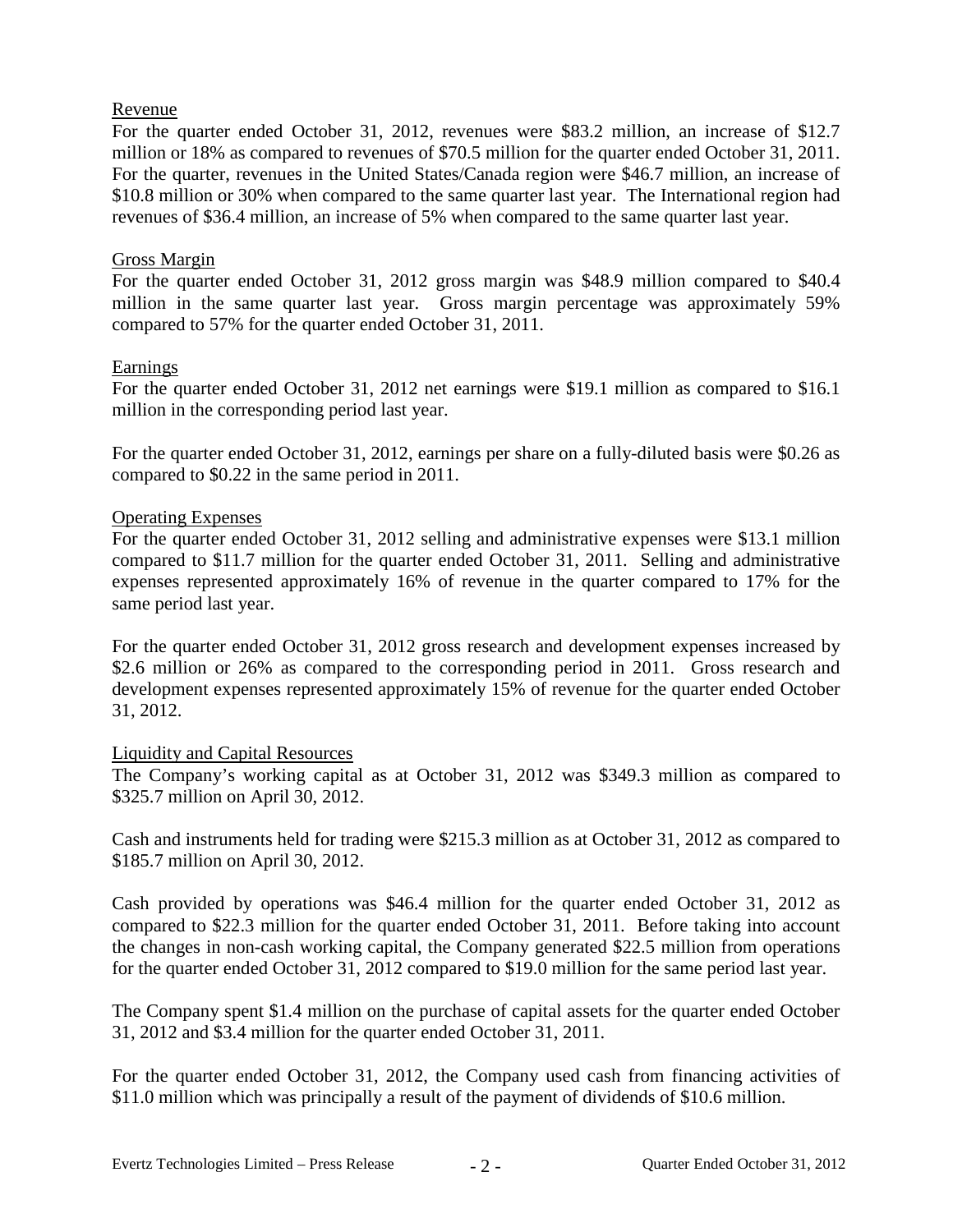# Shipments and Backlog

Purchase order backlog at the end of November 2012 was in excess of \$41 million and shipments during the month of November 2012 exceeded \$21 million.

#### Dividend Declared

Evertz Board of Directors declared a dividend on December 4, 2012 of \$0.14 per share.

The dividend is payable to shareholders of record on December 14, 2012 and will be paid on or about December 21, 2012.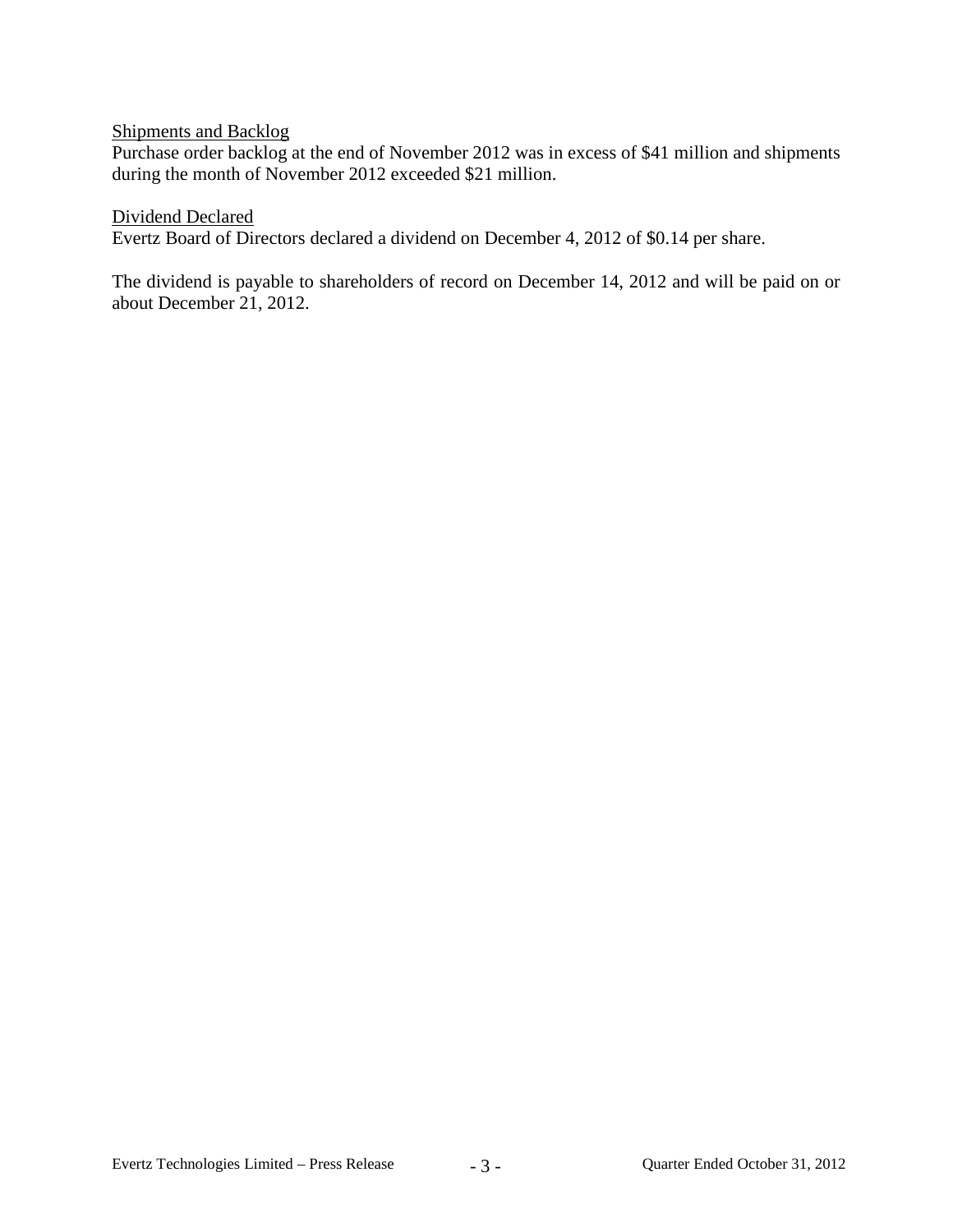# **Selected Consolidated Financial Information**

(Unaudited)

(in thousands of dollars, except earnings per share and share data)

|                                                       | Three month period ended |         |      |                  | Six month period ended |               |          |                |
|-------------------------------------------------------|--------------------------|---------|------|------------------|------------------------|---------------|----------|----------------|
|                                                       | October 31,              |         |      | October 31,      |                        |               |          |                |
|                                                       |                          | 2012    |      | 2011             |                        | 2012          |          | 2011           |
| Revenue                                               | \$                       | 83,158  | $\$$ | 70,487           | $\mathsf{\$}$          | 179,119       | \$       | 145,615        |
| Cost of goods sold                                    |                          | 34,298  |      | 30,111           |                        | 74,604        |          | 62,392         |
| Gross margin                                          |                          | 48,860  |      | 40,376           |                        | 104,515       |          | 83,223         |
| Expenses                                              |                          |         |      |                  |                        |               |          |                |
| Selling and administrative                            |                          | 13,090  |      | 11,739           |                        | 25,459        |          | 22,121         |
| General                                               |                          | 1,449   |      | 1,789            |                        | 2,897         |          | 3,098          |
| Research and development                              |                          | 12,612  |      | 10,041           |                        | 24,404        |          | 20,360         |
| Investment tax credits                                |                          | (2,864) |      | (2, 454)         |                        | (6,050)       |          | (4,736)        |
| Foreign exchange gain                                 |                          | (1,321) |      | (2,722)          |                        | (1,323)       |          | (3,065)        |
|                                                       |                          | 22,966  |      | 18,393           |                        | 45,387        |          | 37,778         |
| Earnings before undernoted                            |                          | 25,894  |      | 21,983           |                        | 59,128        |          | 45,445         |
| Finance income                                        |                          | 428     |      | 453              |                        | 877           |          | 876            |
| Finance costs                                         |                          | (78)    |      | (46)             |                        | (166)         |          | (97)           |
| Other income and expenses                             |                          | (119)   |      | (242)            |                        |               |          | (225)          |
| Earnings before income taxes                          |                          | 26,125  |      | 22,148           |                        | (4)<br>59,835 |          | 45,999         |
|                                                       |                          |         |      |                  |                        |               |          |                |
| Provision for income taxes                            |                          |         |      |                  |                        |               |          |                |
| Current                                               |                          | 6,324   |      | 6,126            |                        | 15,312        |          | 13,481         |
| Deferred                                              |                          | 709     |      | (75)             |                        | 672           |          | (1,203)        |
|                                                       |                          | 7,033   |      | 6,051            |                        | 15,984        |          | 12,278         |
| Net earnings for the period                           | \$                       | 19,092  | \$   | 16,097           | \$                     | 43,851        | \$       | 33,721         |
| Net earnings attributable to non-controlling interest |                          | 185     |      | 101              |                        | 355           |          | 198            |
| Net earnings attributable to shareholders             |                          | 18,907  |      | 15,996           |                        | 43,496        |          | 33,523         |
| Net earnings for the period                           | $\$$                     | 19,092  | \$   | 16,097           | \$                     | 43,851        | \$       | 33,721         |
|                                                       |                          |         |      |                  |                        |               |          |                |
| Earnings per share<br>Basic                           |                          | 0.26    | \$   | 0.22             |                        | 0.59          |          | 0.45           |
| Diluted                                               | \$<br>\$                 | 0.26    | \$   | 0.22             | \$<br>\$               | 0.59          | \$<br>\$ | 0.45           |
|                                                       |                          |         |      |                  |                        |               |          |                |
| Consolidated Balance Sheet Data                       |                          |         |      | As at            |                        |               |          | As at          |
|                                                       |                          |         |      | October 31, 2012 |                        |               |          | April 30, 2012 |
| Cash and instruments held for trading                 |                          |         | \$   | 215,342          |                        | \$            |          | 185,669        |
| Inventory                                             |                          |         | \$   | 107,927          |                        | \$            |          | 109,211        |
| Working capital                                       |                          |         | \$   |                  | 349,281                |               |          | 325,677        |
| Total assets                                          |                          |         | \$   | 446,714          |                        | \$            |          | 431,864        |
| Shareholders' equity                                  |                          |         | \$   | 402,075          |                        | \$            |          | 378,417        |
| Number of common shares outstanding:                  |                          |         |      |                  |                        |               |          |                |
| <b>Basic</b>                                          |                          |         |      | 73,172,986       |                        |               |          | 73,225,786     |
| Fully-diluted                                         |                          |         |      | 77,924,586       |                        |               |          | 77,904,086     |
| Weighted average number of shares outstanding:        |                          |         |      |                  |                        |               |          |                |
| <b>Basic</b>                                          |                          |         |      | 73,166,072       |                        |               |          | 73,612,759     |
| Fully-diluted                                         |                          |         |      | 73,382,083       |                        |               |          | 73,812,767     |